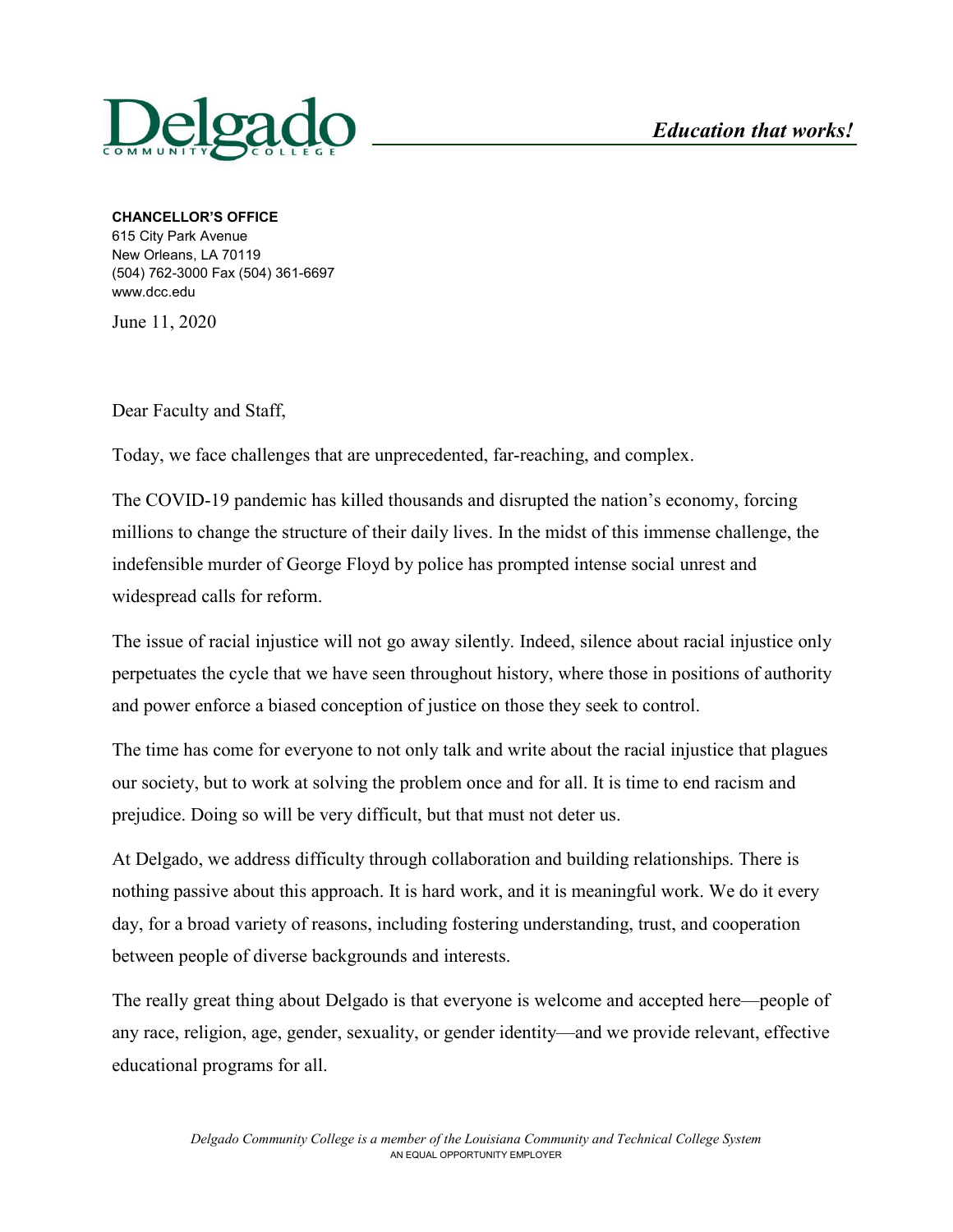We are proud to serve the greater New Orleans region—home to one of the most diverse populations in the United States. We say, "We are New Orleans," because that is who studies and works at Delgado—a highly diverse community of people working side-by-side to learn together and serve one another.

Because of its century-old legacy as an agent for social and economic advancement, as well as its contemporary role as the college for all people, Delgado can help drive the change that is needed in our society today. Through, education, communication, and action, Delgado can and must be a leader in the struggle for racial and social justice and ultimately equality.

This responsibility is stated clearly in the College's core values. We value the worth of every individual; the diversity of our students and employees; personal and professional integrity; and our responsibility to our community, state, nation, and the world.

I have seen many statements related to denouncing racism; however, statements without action are empty promises. To that end, over the coming weeks and months, our College will examine itself to make certain that we are fostering an environment of inclusiveness and equity. Where we find shortcomings, we will act to create and implement solutions. Here are some of the actions we intend to work on right away:

- Review and update current College policies related to student and staff complaints of discrimination or biases to ensure that the grievance processes are unbiased and objective. For complaints made by students, provisions to the process and policy will be added to allow a student member of the SGA to be included in the review and investigative processes.
- Review and update all programs of study to ensure that the tenets of civility and inclusion are embedded in the curriculum.
- Review of the criminal justice program curriculum to ensure topics related to illegal physical restraint tactics, unnecessary force and abuse of tasers, the future of policing and building community trust and relationships are embedded in the curriculum.
- Review and update the admissions criteria of our programs with selective admissions to ensure diversity and equity.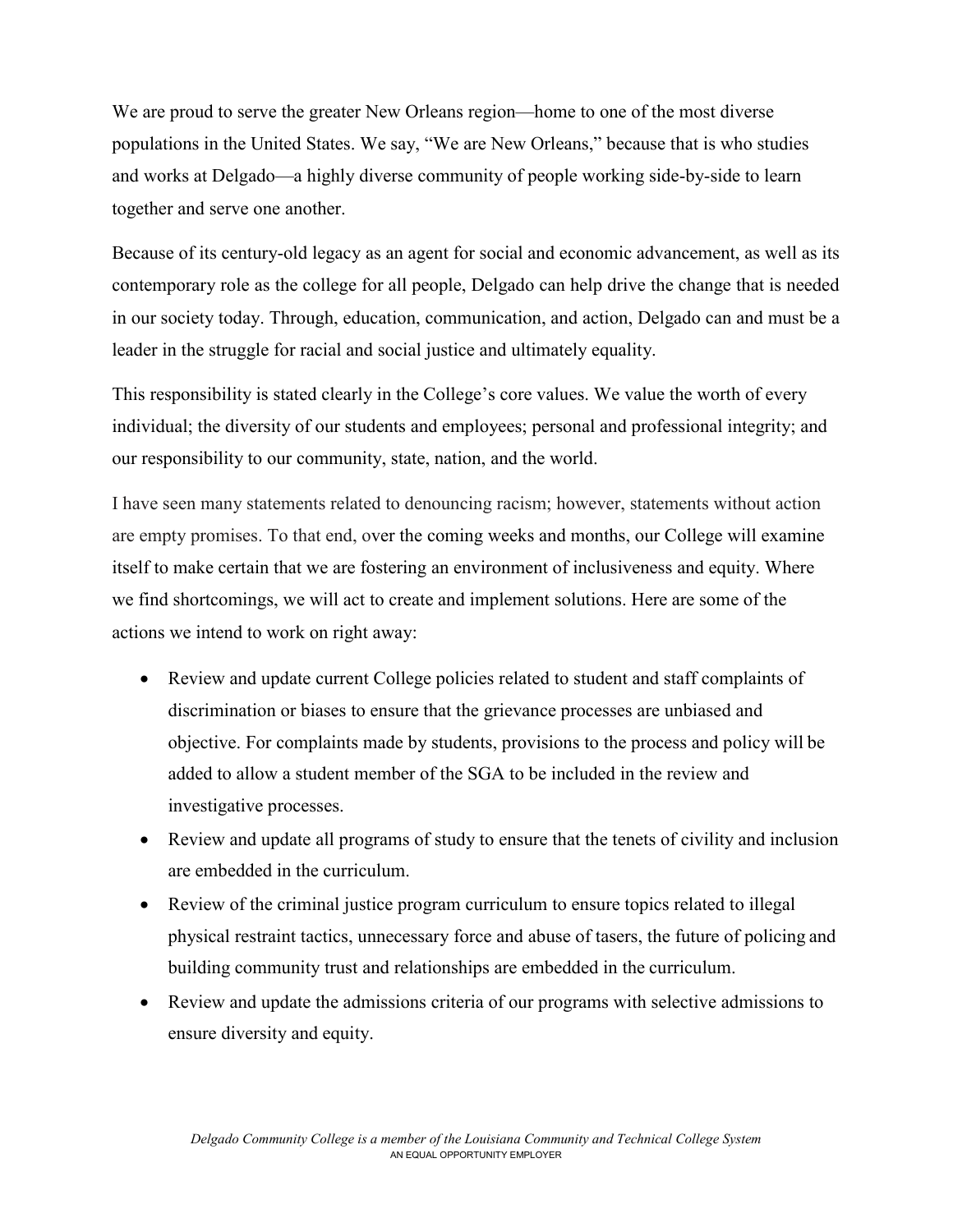- Create a diversity and inclusion task force charged with developing additional College policies, processes, and programs related to diversity and inclusion.
- Create a student access and success center charged with developing programs to support retention and completion rates of African American students and first-generation college students. This center will also be responsible for connecting students to resources that research has shown increases student success of these populations.
- Review and update College recruiting and hiring practices to ensure transparency, equity, and diversity among staff and faculty.
- Create a scholarship fund and seek grant funding for minority students wishing to pursue workforce training in programs such as IT, healthcare and advanced manufacturing which lead to high wage careers.
- Convene, encourage, and engage in dialogue among students, faculty, and staff to discuss race, social justice, and equality.

Our nation did not reach this disheartening place in time overnight, and the changes that are necessary will not happen overnight. Lasting change will take time, objective minds, open hearts, and the sincere desire to work collectively to make this a better world. Each of us carries a responsibility to eradicate intolerance, injustice and inequality and Delgado Community College is committed to taking action toward that responsibility. Evidence of this is the signatures of commitment by the leadership of the college.

Haw Deepard

Harold Gaspard, Interim Vice Chancellor for Academic Ronald Russo, Vice Chancellor for Business and Affairs/Provost and Administrative Affairs

 $\sim$  $\frac{1}{2}$ 

Arlanda Williams, Vice Chancellor for Workforce Tamika Duplessis, Acting Vice Chancellor for Development and Technical Education, Executive Dean Student Affairs, Executive Dean City Park and River City Sidney Collier

## Carla Major

Resources for Information Technology

Orey Myrs

## *[Ronald](https://na2.documents.adobe.com/verifier?tx=CBJCHBCAABAAvd840VjzyrPciovAbgMt9SCYUk1k_SFJ) Russo* [Ronald Russo \(Jun 10, 2020 15:06 CDT\)](https://na2.documents.adobe.com/verifier?tx=CBJCHBCAABAAvd840VjzyrPciovAbgMt9SCYUk1k_SFJ)

## Jamike Duplesis

Vanessa N. Billiame

Carla Major, Assistant Vice Chancellor for Human Vanessa Williams, Interim Assistant Vice Chancellor

*[Peter L.Cho](https://secure.na2.adobesign.com/verifier?tx=CBJCHBCAABAAvd840VjzyrPciovAbgMt9SCYUk1k_SFJ)* r L. Cho (Jun 10, 2020 19:02 CDT) Cheryl Myers, Executive Dean School of Nursing Peter Cho, Executive Dean Westbank Campus

> *Delgado Community College is a member of the Louisiana Community and Technical College System* AN EQUAL OPPORTUNITY EMPLOYER